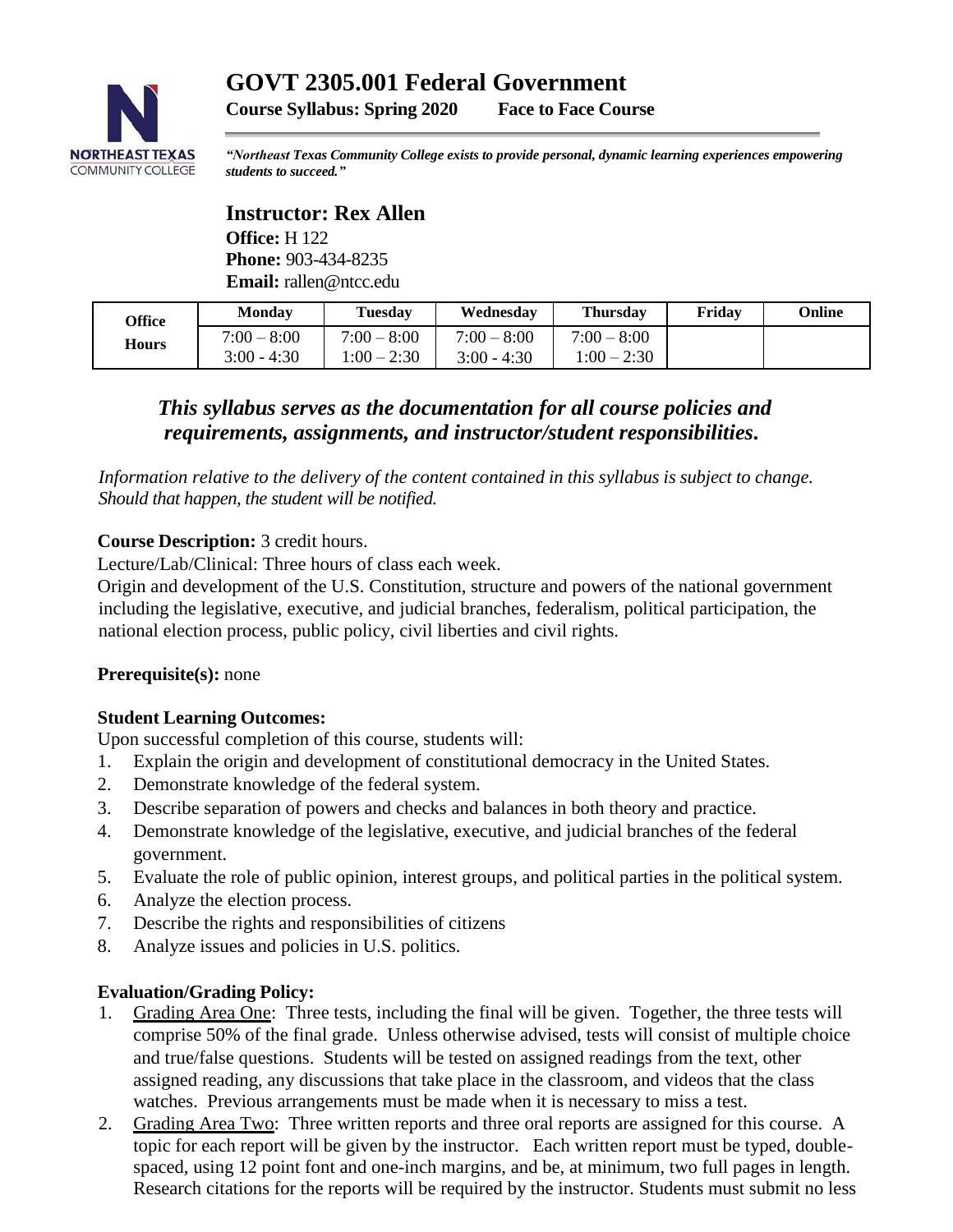than two research sources for the paper. Due dates for the reports will be given by the instructor. Students that do not submit a written report on the due date without notifying the instructor beforehand will receive a "0" grade. Grades on the three oral reports and three written reports will constitute 25% of the final grade.

3. Grading Area Three: Students are strongly encouraged to read newspapers, periodicals, and professional literature on issues that illustrate the role of government in our daily lives. Students will report in class on their reading from newspapers, periodicals, and professional literature publications. Further, students will be together in small groups to work on a class project. The group oral presentations, the group project, and the student's participation in class discussions will constitute 25% of the final grade.

**Grading Scale** The grading scale is as follows:

- $A = 90-100$
- $B = 80-89$
- $C = 70-79$
- $D = 60-69$
- $F =$ Below 60

#### **Required Instructional Materials:**

Patterson, Thomas E. We The People (Loose-Leaf). 12<sup>th</sup> edition. Copyright 2017.

**You have already purchased the ebook and access code in your tuition and fees.** You will obtain your access code and register it on the first day you log into the course.

**Publisher:** McGraw/Hill Higher Education. **ISBN Number:** 978-1-260-36867-3

#### **Optional Instructional Materials:**

Dallas Morning News, Wall Street Journal, other newspapers, political magazines, view FOX, CNN or other television news programs and the internet

**Minimum Technology Requirements:** laptop computer, Ipad and/or smart device

**Required Computer Literacy Skills**: Microsoft Office

**Course Structure and Overview:** This course structure is built on lecture, three exams, three presentation, three papers, and a semester participation grade. The course format invites students to enhance their critical thinking skills through reading, writing and in class interaction.

**Communications:** Emails will be answered within 24 hours. NTCC email is the official form of communication used by the college.

#### **Institutional/Course Policy: Course Objectives:**

- 1. Students are strongly encouraged to read newspapers, periodicals, and professional literature on issues that illustrate the role of government in our daily lives.
- 2. Students will write three researched and documented reports and present three oral reports assigned for this course. A topic for each report will be given by the instructor.
- 3. Students will understand voting characteristics, economics, ideologies, and political events of national importance.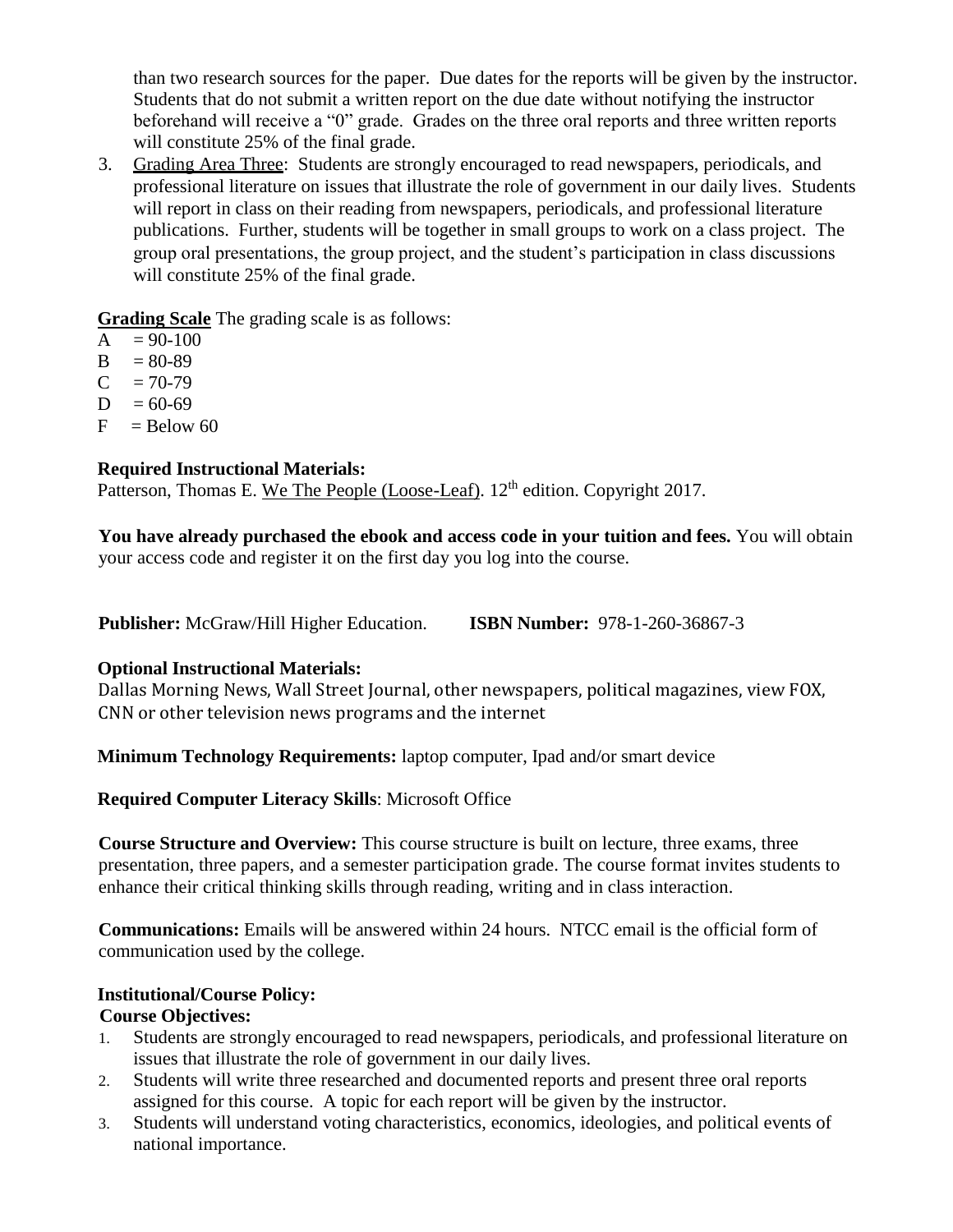**Lectures & Discussions:** Lectures and/or discussions will be based on the chapters in the textbook and newspaper articles brought in by the students. Read the assigned chapters from textbook and bring in current political articles for each class session. Bring in current political articles.

#### **NTCC Academic Honesty/Ethics Statement:**

NTCC upholds the highest standards of academic integrity. The college expects all students to engage in their academic pursuits in an honest manner that is beyond reproach using their intellect and resources designated as allowable by the course instructor. Students are responsible for addressing questions about allowable resources with the course instructor. Academic dishonesty such as cheating, plagiarism, and collusion is unacceptable and may result in disciplinary action. This course will follow the NTCC Academic Honesty and Academic Ethics policies stated in the Student Handbook. Refer to the student handbook for more information on these subjects.

#### **ADA Statement:**

It is the policy of NTCC to provide reasonable accommodations for qualified individuals who are students with disabilities. This College will adhere to all applicable federal, state, and local laws, regulations, and guidelines with respect to providing reasonable accommodations as required to afford equal educational opportunity. It is the student's responsibility to request accommodations. An appointment can be made with the Academic Advisor/Coordinator of Special Populations located in Student Services and can be reached at 903-434-8264. For more information and to obtain a copy of the Request for Accommodations, please refer to the special populations page on the NTCC websit[e.](http://www.ntcc.edu/index.php?module=Pagesetter&func=viewpub&tid=111&pid=1) 

#### **Family Educational Rights and Privacy Act (FERPA)**:

The Family Educational Rights and Privacy Act (FERPA) is a federal law that protects the privacy of student education records. The law applies to all schools that receive funds under an applicable program of the U.S. Department of Education. FERPA gives parents certain rights with respect to their children's educational records. These rights transfer to the student when he or she attends a school beyond the high school level. Students to whom the rights have transferred are considered "eligible students." In essence, a parent has no legal right to obtain information concerning the child's college records without the written consent of the student. In compliance with FERPA, information classified as "directory information" may be released to the general public without the written consent of the student unless the student makes a request in writing. Directory information is defined as: the student's name, permanent address and/or local address, telephone listing, dates of attendance, most recent previous education institution attended, other information including major, field of study, degrees, awards received, and participation in officially recognized activities/sports.

| Calendar:             |                                                                          |  |  |  |
|-----------------------|--------------------------------------------------------------------------|--|--|--|
| Week 1                | Introduction and Syllabus Agreement                                      |  |  |  |
| Week 2                | Presentations                                                            |  |  |  |
| Week 3                | Chapters $1 \& 2$ and Presentations                                      |  |  |  |
| Week 4                | Chapters $3 \& 4$ and Presentations                                      |  |  |  |
| Week 5                | Chapters $5 \& 6$ and Presentations                                      |  |  |  |
| Week 6                | February $24 - 1$ <sup>st</sup> Paper Due<br><b>February 26 – Test 1</b> |  |  |  |
| Week 7                | Chapters 7 & 8 and Presentations                                         |  |  |  |
| Week 8                | Chapters $9 & 10$ and Presentations                                      |  |  |  |
| Week 9                | <b>Chapters 11 and Presentations</b>                                     |  |  |  |
| Week 10               | April $1-2^{nd}$ Paper Due<br>March $30 - Test 2$                        |  |  |  |
| <b>March 16 - 20:</b> | <b>SPRING BREAK</b>                                                      |  |  |  |

#### **Tentative Course Timeline**